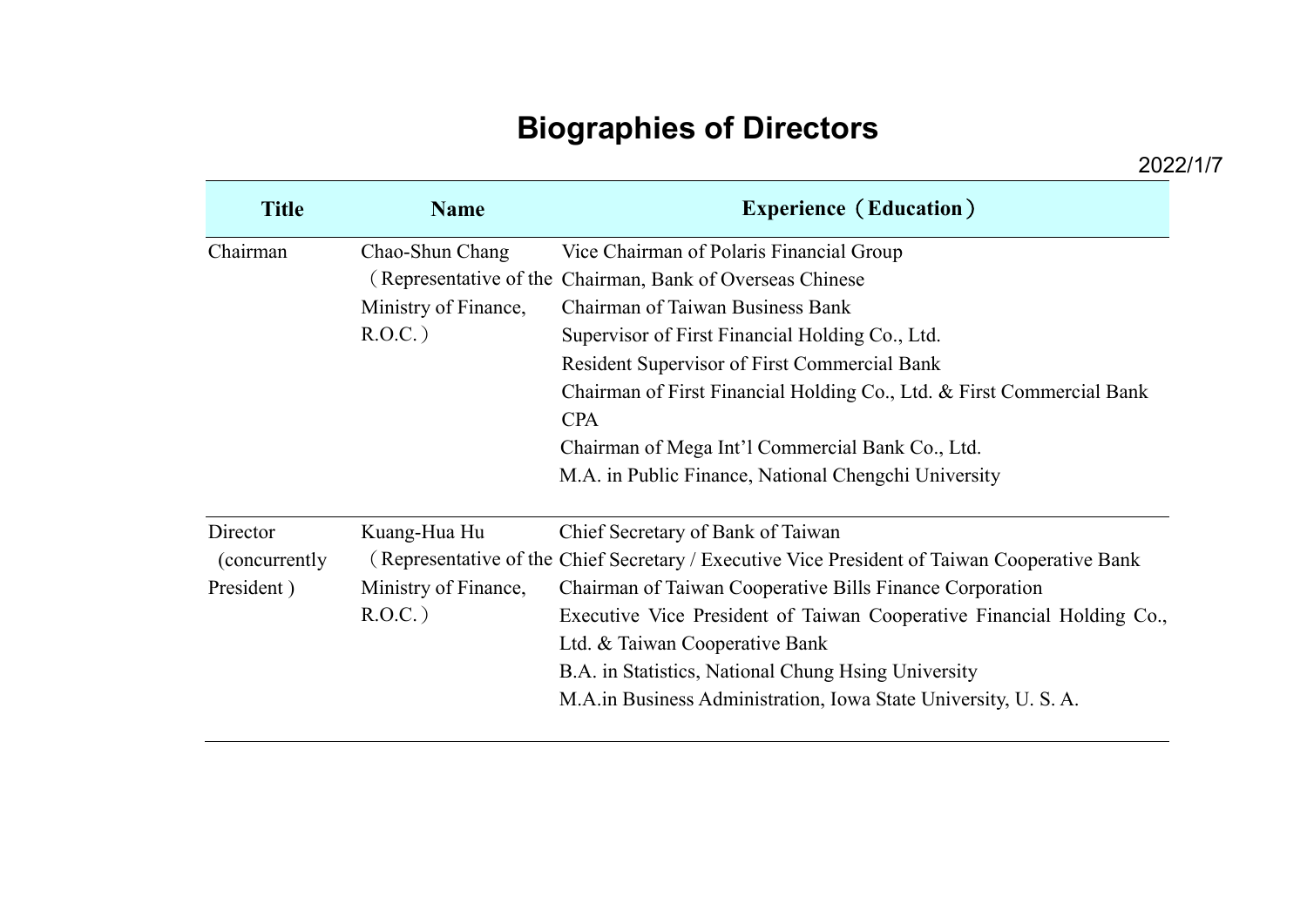| <b>Title</b> | <b>Name</b>          | <b>Experience (Education)</b>                                                                 |
|--------------|----------------------|-----------------------------------------------------------------------------------------------|
| Director     | Chia-Chung Chen      | Executive VP, CEO of E.SUN Commercial Bank, Ltd.                                              |
|              |                      | (Representative of the General manager, Chairman of E.SUN Securities Co., Ltd.                |
|              | Ministry of Finance, | M.A. in Agricultural Economics, National Taiwan University                                    |
|              | $R.O.C.$ )           |                                                                                               |
| Director     | Pei-Chun Chen        | Manager of Yuanta Core Pacific Securities Co., Ltd.                                           |
|              |                      | (Representative of the Vice President of PineBridge Investments Management Taiwan Ltd.        |
|              | Ministry of Finance, | Legal Director of Prestige Law Firm                                                           |
|              | $R.O.C.$ )           | Chief Auditor / President / Chairman of Mega Securities Co., Ltd.                             |
|              |                      | M.A. in Law, Boston University, U.S.A.                                                        |
| Director     | Yih-Jiuan Wu         | Assistant Director Gereral / Deputy Director General / Director General of                    |
|              |                      | (Representative of the Department of Economic Research, Central Bank of the R.O.C.            |
|              | Ministry of Finance, | Ph.D. in Economics, Iowa State University, U.S.A.                                             |
|              | $R.O.C.$ )           |                                                                                               |
| Director     | Chun-Lan Yen         | Director of Taiwan Resident Earthquake Insurance Fund                                         |
|              |                      | (Representative of the Deputy Director-General, National Treasury Administration, Ministry of |
|              | Ministry of Finance, | Finance, R.O.C.                                                                               |
|              | $R.O.C.$ )           | M.A. in Agricultural Economics, National Taiwan University                                    |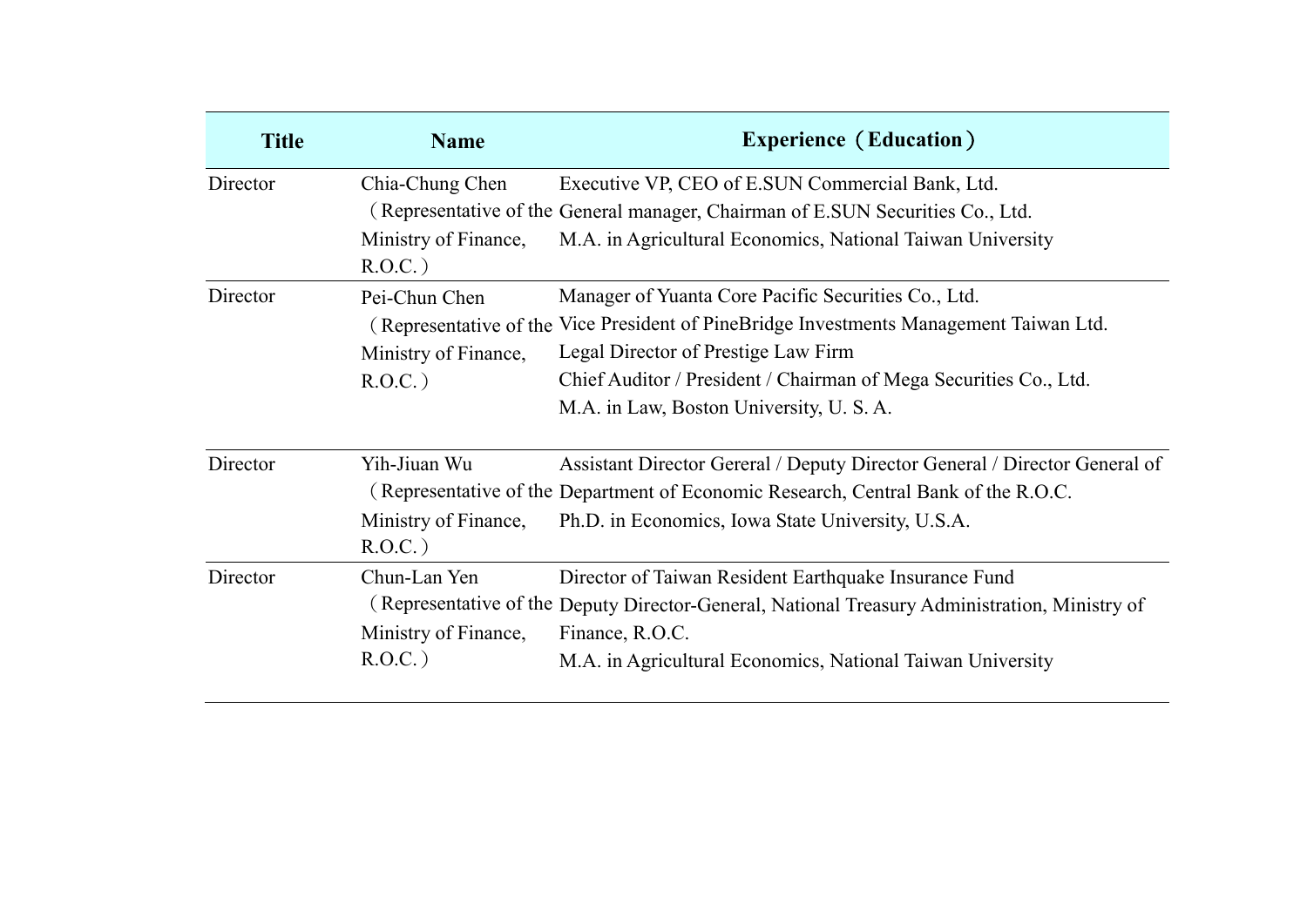| <b>Title</b> | <b>Name</b>          | <b>Experience (Education)</b>                                                             |
|--------------|----------------------|-------------------------------------------------------------------------------------------|
| Director     | I-Kan Chiu           | Deputy Manager / Manager / Assistant Vice President of General Affairs                    |
|              |                      | (Representative of the and Occupational Safety & Health Dept., Mega Int'l Commercial Bank |
|              | Ministry of Finance, | Co., Ltd.                                                                                 |
|              | $R.O.C.$ )           | President of Mega Int'l Commercial Bank Labor Union                                       |
|              |                      | College degree in Finance and Taxation, Tamsui Oxford College                             |
| Director     | Keh-Her Shih         | Deputy Magistrate, Yunlin County Government                                               |
|              | (Representative of   | Deputy Secretary-General, Executive Yuan                                                  |
|              |                      | National Development Consultant, Executive Yuan                                           |
|              |                      | Fund, Executive Yuan ) Political Deputy Minister, Ministry of Labor                       |
|              |                      | Deputy Secretary-General, Office of the President                                         |
|              |                      | Senior Secretary, Office of the President                                                 |
|              |                      | Deputy Minister, National Development Council, Executive Yuan, R.O.C.                     |
|              |                      | MSc Regional and Urban Planning Studies, The London School of                             |
|              |                      | <b>Economics and Political Science</b>                                                    |
|              |                      | MSc Management, Imperial College, University of London (now Imperial                      |
|              |                      | College London)                                                                           |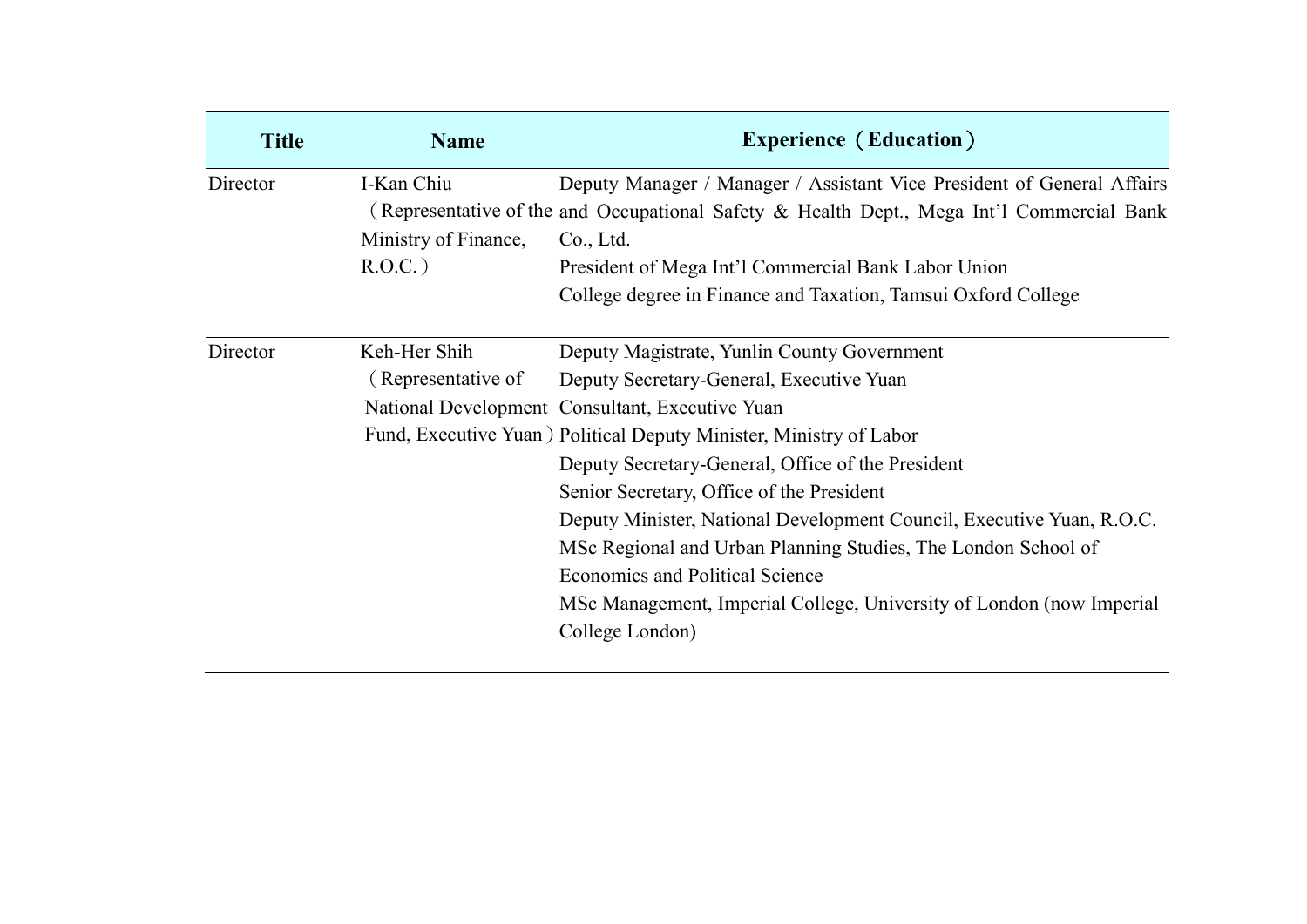| <b>Title</b> | <b>Name</b>                                                        | <b>Experience (Education)</b>                                                                                                                                                                                                                                                                                                                                                                                                                                                                                                                                                          |
|--------------|--------------------------------------------------------------------|----------------------------------------------------------------------------------------------------------------------------------------------------------------------------------------------------------------------------------------------------------------------------------------------------------------------------------------------------------------------------------------------------------------------------------------------------------------------------------------------------------------------------------------------------------------------------------------|
| Director     | Hong-Mo Wu<br>(Representative of<br>Chunghwa Post Co.,<br>$Ltd.$ ) | Deputy Mayor of Kaohsiung City Government<br>Minister without Portfolio, Executive Yuan & concurrently Minister,<br>Public Construction Commission, Executive Yuan<br>Chairman of Taiwan International Ports Corporation<br>Minister of Ministry of Transportation and Communications<br>Chairman of Chunghwa Post Co., Ltd.<br>B.A. in Civil Engineering, Feng Chia University<br>M.A. in Safety, Health and Environmental Engineering, National<br>Kaohsiung University of Science and Technology<br>Ph.D. in Marine Environment and Engineering, National Sun Yat-sen<br>University |
| Director     | Hui-Chuan Chen<br>(Representative of<br>Bank of Taiwan)            | Accounting Director, Council of Agriculture Executive Yuan<br>Deputy Director-General Accounting Dept, Ministry of the Justice<br>Director-General Accounting Dept, Ministry of the Education<br>Director-General Budget Accounting and Statistics Office, Taoyuan City<br>(County) Government<br>Director-General Accounting Dept, Judicial Yuan<br>Deputy Minister of DGBAS, Executive Yuan<br>M.A. in Accounting, National Chengchi University                                                                                                                                      |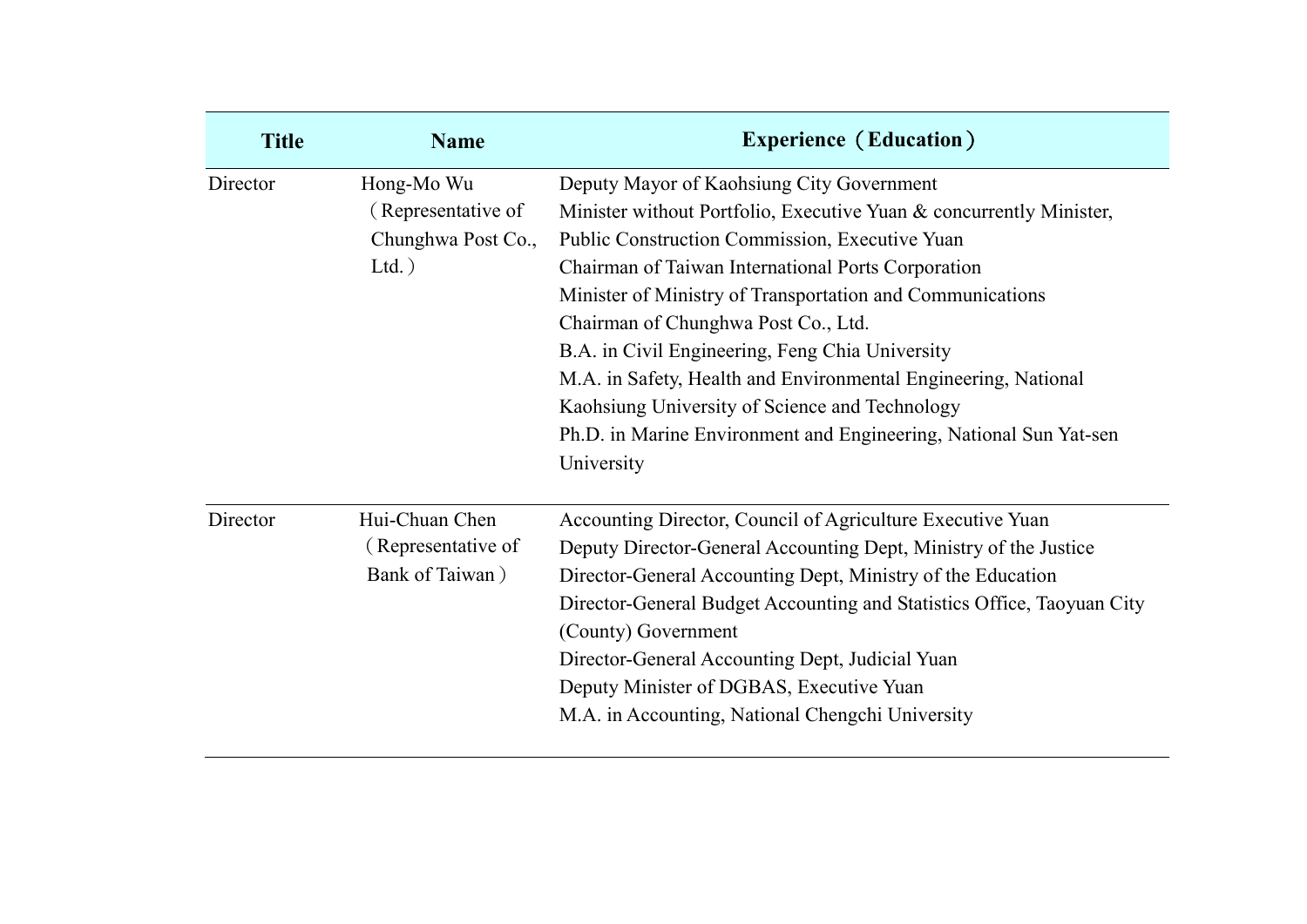| <b>Title</b> | <b>Name</b>     | <b>Experience (Education)</b>                                            |
|--------------|-----------------|--------------------------------------------------------------------------|
| Independent  | Ying Wu         | Chief Auditor, Senior Executive Vice President, Director of First        |
| Director     |                 | <b>Commercial Bank</b>                                                   |
|              |                 | Chief Auditor, Director & President of First Financial Holding Co., Ltd. |
|              |                 | Supervisor, International Bills Finance Corp                             |
|              |                 | Director, Vice Chairman, IBF Financial Holdings                          |
|              |                 | Independent Director, Mega Int'l Commercial Bank Co., Ltd.               |
|              |                 | Bachelor of Department of Finance and Taxation, National Chengchi        |
|              |                 | University                                                               |
|              |                 |                                                                          |
| Independent  | Chang-Ching Lin | Assistant Research Fellow, Institute of Economics, Academia Sinica       |
| Director     |                 | Adjunct Assistant Professor, Dept. of Economics, National Central        |
|              |                 | University                                                               |
|              |                 | Adjunct Assistant Professor, Dept. of Economics, National Taiwan         |
|              |                 | University                                                               |
|              |                 | Associate Dean, College of Social Sciences, National Cheng Kung          |
|              |                 | University                                                               |
|              |                 | Associate Professor, Professor, Dept. of Economics, National Cheng Kung  |
|              |                 | University                                                               |
|              |                 | Independent Director, Air Asia Company Limited                           |
|              |                 | Ph.D. in Economics, University of Michigan - Ann Arbor, U.S.A.           |